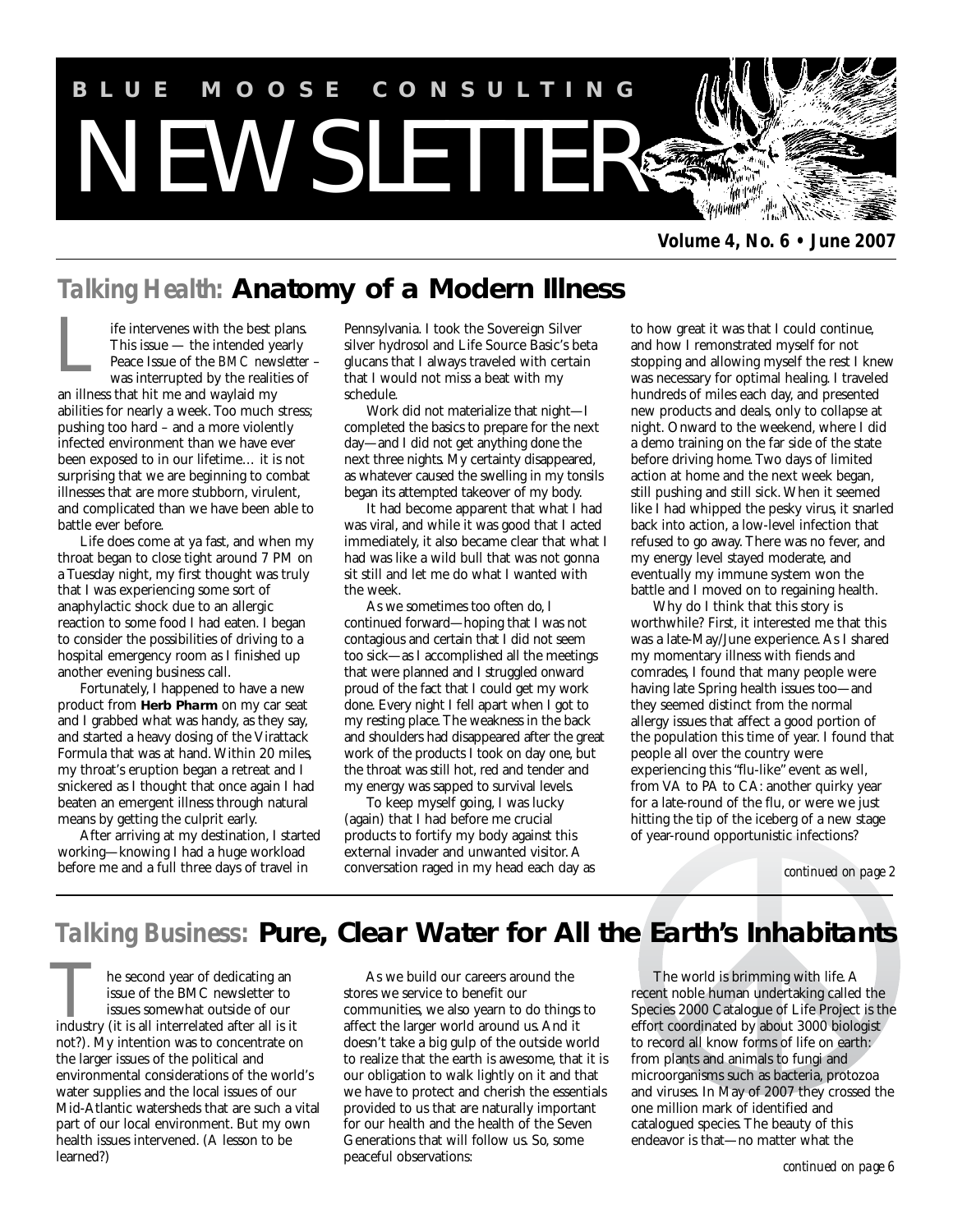# **Anatomy** *continued from page 1*

I was dumbfounded why the products that I had learned to trust—things I knew worked, that I believed in and had worked for me before were unable to "close the deal" after I had nabbed the illness early. Whatever it was, it affected my eyes and centered around my sinuses and throat. Dosing with **Herb Pharm** Echinacea-Propolis Throat Spray and **Sovereign Silver** silver hydrosol should have surely conquered this invader. These products are sensational. And yet, the bugger persisted. I worked the immune system with **Life Source Basic's** beta glucans, which has impressed me as the best solution for immuno-modulating action against the broadest range of potential problems.

Daily supplementation of both **Aloe Life** liquids and **Essential Formulas** and of course garlic everywhere were also part of the protocol I adopted to cure myself against this puzzling invader.

And eventually they worked. In all fairness, they probably worked exceedingly well as I never missed a day's work—I did fall behind in my usual evening workload and I did once even call one of my clients by the wrong name—but I maintained performance as my body fought the attack.

My ever-inquisitive mind watched and questioned though. What was happening, and what was I doing wrong (if anything)? My assessments afterwards (and I will not know if I have won until the bug stays away for an extended time) was that this was something aggressive and unusual. My conversations with people about the state of disease in our polluted environment showed me that we are getting hit with many viral models that are pesky, pernicious and persistent. This may be the result of the mutation of these attackers in response to the overuse of antibiotics.

What does seem clear is that my attempt to treat myself wisely through natural sources (Echinacea, propolis, elderberry, silver hydrosol, beta glucans, probiotics and the very successful elements of the Virattack™—lomatium, St Johnswort, echinacea, olive leaf and lemon balm) took longer than I would have expected. It is important for me to remember that no one would have known the correct and perfect way to treat this infection—modern science is so clever in deflecting its inabilities from discussion—but that even the arsenal I have become comfortable with was slower to perform than I would have liked. I strove forward confident, despite the remonstration from Mom and friends to go to the doctor —"what would they tell me? That I had an infection and that I needed antibiotics?" but certainly was not excited about the slowness in healing.

I have prided myself on being able to listen to my body, and know its patterns. I have always encouraged people to do the same. And I have also always tried to use any small illnesses as testing grounds for different protocols that I have learned—so I have often treated any sickness with a different approach each time. Being on the road the entire time, I was somewhat forced to use the remedies before me: but what I turned to—except the new Virattack—is mostly what I would have turned to if my home natural-medicine cabinet was available to me.

So what exactly did I learn? That viral invaders are getting stronger and that their attack season is growing, that what I have used before may sometimes not be as perfectly as effective as I have noted before—but to be constant and have faith, and that it may just be true to combat stubborn future viral attacks, we may need to utilize every tool in our arsenal.

Do I still feel confidence in every remedy I used? Yes, even more so—because this was a tough bugger, and I was foolish enough not to stop—and I still maintained relative health throughout the onslaught.

The basics were still good enough: herbal antivirals, versatile silver hydrosol, patented WGP® beta glucans, aloe vera and probiotics are still on my short list for products to turn to for any viral or bacterial infection. What I believe now is that these problems may start to become year-round puzzles, and that we need to learn how to work with all these tools with confidence as they may be the options we need in situations that test our trust in modern natural health.

We all should certainly be willing to recommend antibiotics to anyone when necessary, but my past experiences make me even more confident that the body systems can respond on their own against aggressive intruders and work constantly if slowly as well as any other healing modality.

So, forgive the personal story this month—the June Peace issue of the BMC newsletter, and forgive my health

distractions: and yet, as they say, let there be peace on earth and let it begin with me. Good health to you all!  $\odot$ 

# **MARKETING IDEAS**

# **The artwork of a North Carolina store**

Shelby, North Carolina is home to a lovely store called *L'incredible Edibles.* Owned, managed and run by three generations of lovely ladies who make providing health a family business. In that spirit of community, they once decided to personalize the art of their retail vocation by offering their customers to create a work of art for the store. The beautiful piece, called *Touches*, is always on display in their store—a work of art that captures the beauty of community.

# **TESTIMONIALS COUNT**

### *Cut Rescue should be in everyone's household: this stuff works*

"I am a vet assistant in an animal hospital. Often times my colleagues are in a rush while trimming claws and they cut the quick too closely causing the paw to bleed. It is hard to stop the bleeding because after you've hurt them, they won't sit still. CUT RESCUE is a quick, effective way to stop the bleeding without scaring the animal. It is also helpful for the staff when cats scratch us and other mishaps occur."

*—L.D. of VA*

*From Well in Hand. Sprinkle on minor bleeding to instantly form a protective scab and promote cleanliness.*

# **ADVERTISING TO HELP YOU SELL**

**Aloe Life:** ongoing articles in Healthy Habits Magazine, Dolphin Press

**Essential Formulas:** Probiotics 12 PLUS will be featured on Doug Kaufmann's "Know The Cause" health-oriented TV program on June 11th + 29th. The programs will air on Direct TV (ch: 321), Dish Network (# 223), and other satellite, cable + television networks across the country. Check local listings for times.

**Himalaya USA:** *Whole Foods Magazine*

**Newton Homeopathic:** *Alternative Medicine* magazine

**Nordic Naturals:** *Natural Foods Merchandiser, Body & Soul, Delicious Living* magazines

**Olbas:** radio ad campaign on the MPG Radio Network, the banner ad at www.shakerattle.com

**Perfect Organics:** *National Geographic's "The Green Guide"* May/June issue **Surya Brasil:** Color Fixation Hair Mask in *Trust Your Style*; Amazonia Preciosa review in *H2O Magazine* of May/June 07.

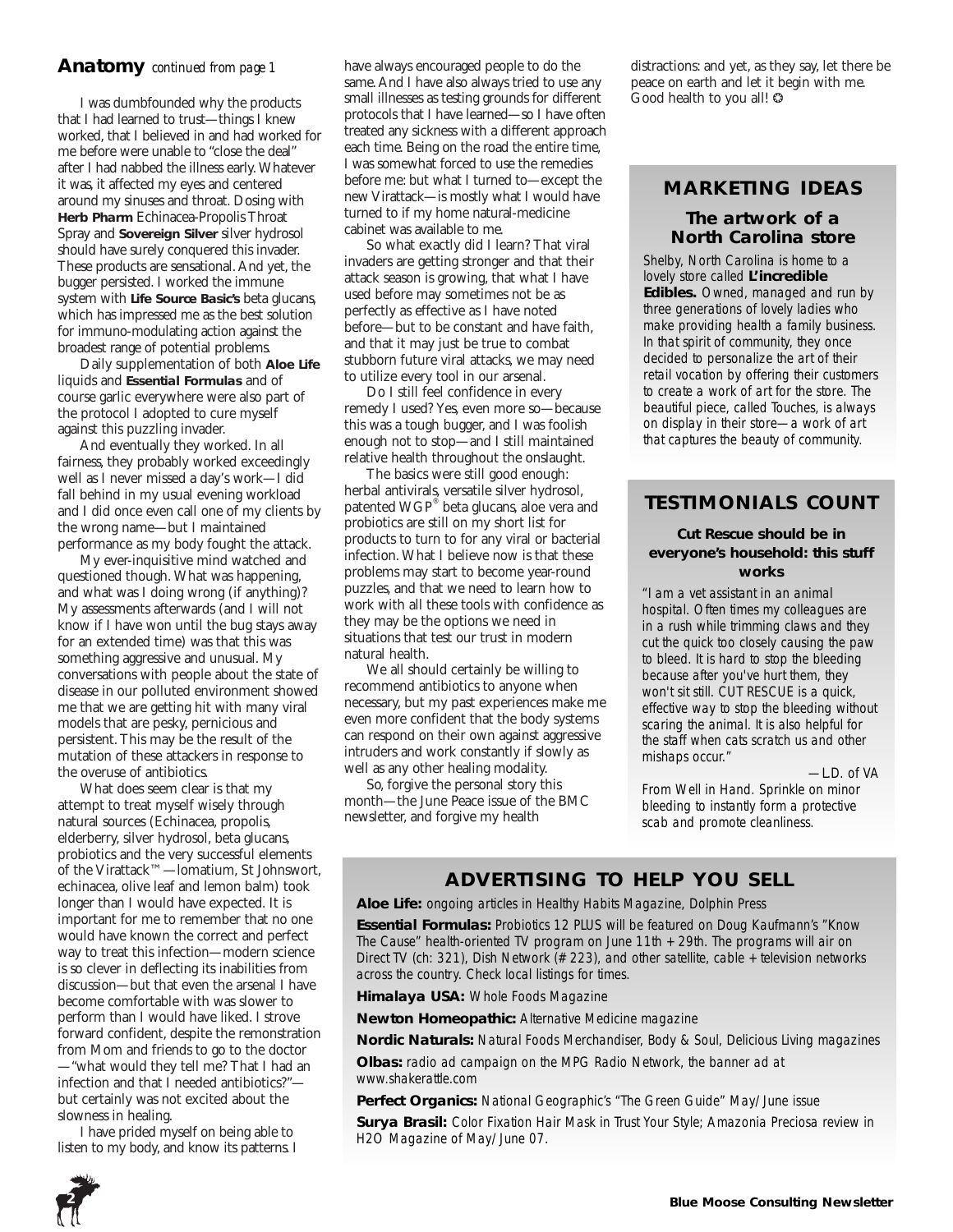

# **June Promotions**

### **Joints & Muscles 25% OFF**

Liquid Lightning® Compound Turmeric/Chamomile Compound Trauma Drops™ Compound *Minimum order 3 ea per SKU. Promo applies to 1 oz and 4 oz sizes* 

**Trauma Drops** for every medicine-cabinet backpack and glove compartment: Calendula, St. Johnswort, Arnica…..*limitless use!!*

# **Seasonal Promo for Profits through August**

Pump UP summer sales with the Herb Pharm's **"Women & Men's Seasonal Promotion"**

**25% OFF in purchases equaling 36 bottles in units of 3 ea.**

### *for the Women:*

Black cohosh, chaste tree, dong quai, Female Libido Tonic™, Healthy Menopause Tonic™, Mother's Lactation Tonic™, PhytoEstrogen Tonic™, PMS Tonic™, Women's Health Tonic™

*for the Men:*

Healthy Prostate Tonic ™, Male Sexual Vitality Tonic™, saw palmetto, yohimbe

*for Women and Men:*

Calm Waters ™ Compound, damiana, Goldenrod/Horsetail Compound, Healthy Veins Tonic™, Pharma Maca®

Not represented by BMC in NJ Not represented by BMC in NJ



*Just In Time For Summer! Active Lifestyle Specials!* 

**BUY 4 GET 1 FREE in a counter display, or BUT 3 GET 1 FREE in a floor display, or BUY 3 GET 1 FREE on select protein powders! (no display involved)** 

*Offer good May 28 through June 29. Ask your BMC rep for details*

- Super Vita-CoQ10 Formula<sup>®</sup> Caplets (Iron-Free)
- Super Antioxidant Formula Vcaps
- Vitamin E 400 I.U. Mixed softgels
- Calcium Citrate Magnesium Plus
- Vitamin D3 caplets (Kosher) • CoQ10 60mg softgels
- Evening Primrose Oil 1300mg softgels
- MSM 1000mg Vcaps (Kosher)
- Tonalin® CLA 1000mg softgels
- Ultimate Hair & Nail® Formula Vcaps • Vegetarian Glucosamine MSM
- (shellfish free) Vcaps (Kosher) • Glucosamine Chondroitin plus MSM Vcaps
- Glucosamine Celadrin® MSM Vcaps
- CholesteRice™ Red Yeast Rice Complex Vcaps
- Age-Less™ Skin Formula Vcaps

Earth® Phytonutrient Soy Protein powder Whey of Life™ Whey Protein powder 100% All Natural Whey Protein Isolate powder

### New items:

# 55 L-Lysine 500 mg Vcaps # 56 L-Lysine 1000 mg 50 Caplets # 57 L-Lysine 1000 mg 50 Caplets # 448 Biotin 5000 mcg 120 Vcaps

- -

# NEWION<br>homeopathics

Always safe, always effective.

# **June Promo 20% OFF**

Eye Irritation (N41) Feminine Itching (N46) Menstrual – PMS (N12) Pollen & Weeds (N55) Sciatica Relief (N49)

**Newton for PETS**

Doggy Breath (P23)

**"Nothing But Natural" for KIDS**

Constipation (F08)

*Cannot be combined with any other discount*

**Just a reminder, Newton makes several counter displays: ALL AT 20%**

- Detox Allergies-Spring
	-
- Libido Pet
- Allergies-Fall Cold and Flu

All displays are packed 18 bottles and can be custom made, as long as the total comes to 18. *Example:* 9 Pollen Weed, 3 Hay Fever, 3 Dust Mold, Animal Dander and 3 Detoxifier.



# **NORDIC NATURALS**

**Men's Health remember Father's Day is June 17th!!**

# **15% OFF**

**01750 EPA Formula 60 ct 01751 EPAXTRA 60 ct** 

*EPA contains:* 850 EPA, *EPAXtra contains:* 1060 EPA, 274 DHA\*

*Promo good through June 23*  \*per two caps; both are lemon flavored

# **New Item:**

*Best-seller now available in liquid.* 01776 **Omega-3.6.9 Junior.** 4 oz. (lemon) Retail \$24.95, Wholesale \$14.97

# **Bigger News:**

Give the people what they want…Nordic's best products are easy sellers in the new 180 sizes. Start with 1-2 and ramp up to 3-6 deep once you see that people will buy the value of this daily nutritional need. **Omega 3 – 180 softgels** [3760] **Complete Omega – 180- softgels** [3770] **Ultimate Omega 180 softgels** [3790]

Not represented by BMC in NJ and parts of PA Not represented by BMC in NC, WV



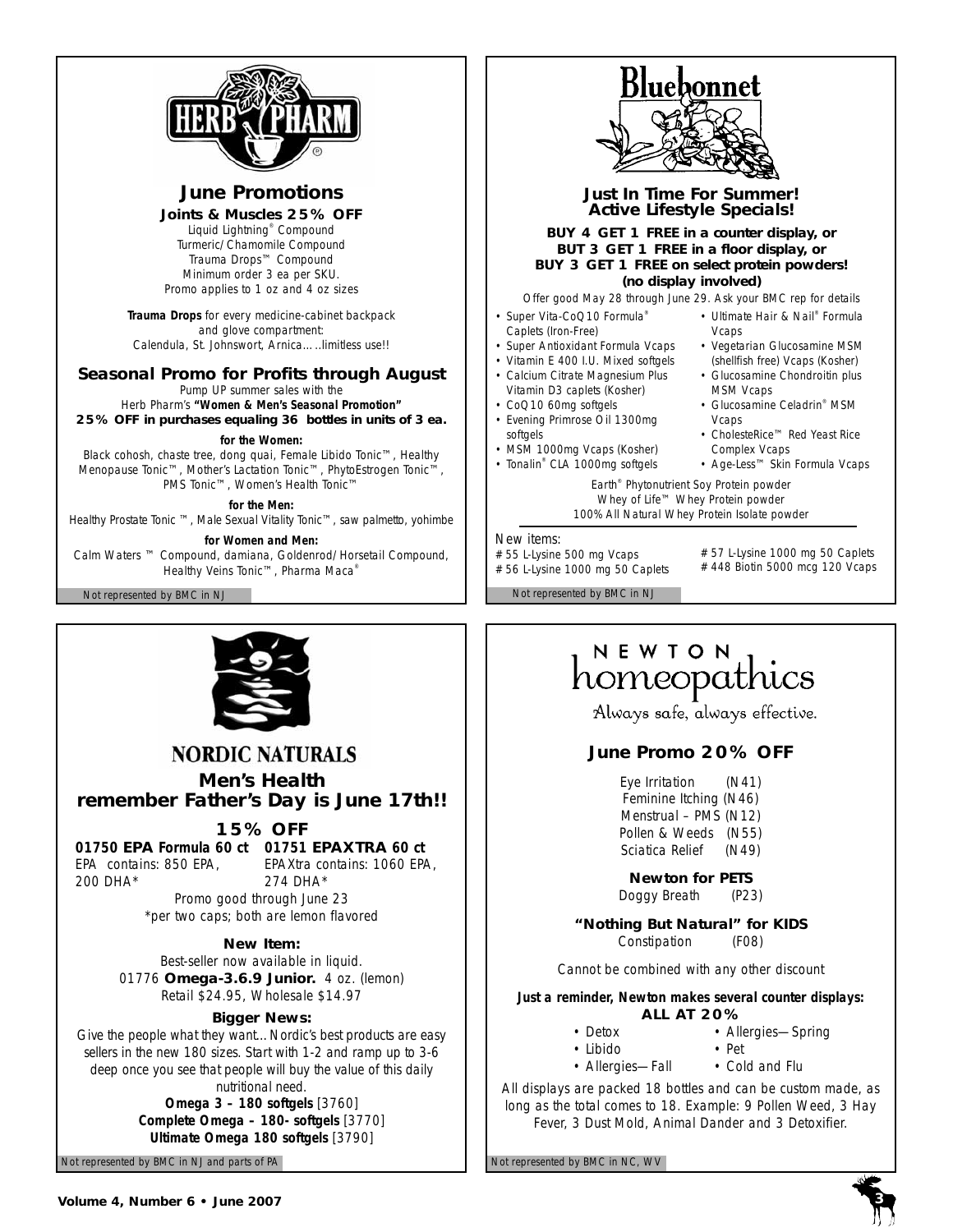

*The Essence of Well-Being®*

#### **New products as promised**

We are proud to introduce our new and improved Aromatherapy+ Body and Hair Care Collection. Choose from 6 delightful and powerful scents in Shampoo, Conditioner, Bath & Shower Gel, Hand & Body Lotion, Massage & Body Oil, and Bath Salts.

#### **Products in six different scents New!! Jasmine + Clementine:** luxurious & uplifting

**New!! Tea Tree + Lemon:** cleansing & toning **New!! Lemongrass and Sage:** refreshing & grounding

**Lavender:** nourishing & restoring **Rosemary + Mint:** invigorating & revitalizing **Ylang Ylang + Ginger:** warming & balancing

- Six blissful blends carefully crafted after over 30 years of essential oil experience by master blender Ralf Möller.
- Made with 100% Pure Therapeutic Grade Essential Oils.
- 100% Pure Plant-Based Ingredients. Exceeds EU Cosmetic Directive Guidelines. Cruelty Free.
- No Petroleum Products, Parabens, Synthetic Fragrances, "Parfums", "Botanical Parfums", Artificial Colors, Formaldehyde or Sodium Lauryl Sulfate.

*Aromaland: celebrating 21 years of excellence*



### *The Deals Continue!*  **15% OFF LINE EXTENSION order 20% OFF OPENING order**

*Silver hydrosol is important for all areas of health care. Allergies, immune support, and even foot care.*

Sovereign Silver is year-round health support

Sandal season is well underway. Summer is prime time for calluses, blisters and foot fungus. Silver is a summer time friend for many skin concerns and to help keep your feet smelling good, healthy and clean. There are over 250,000 sweat glands in our feet producing up to a half-cup of sweat a day. Spray the feet with silver and let dry before adding socks and, on to a summer of activity, fun and foot health.

Sovereign Silver should be in your car, your back-pak, your beach gear, your gym bag, and in your bathroom, your kitchen and your clothes closet. Cross-merchandise Sovereign Silver in your footcare section and make happy feet naturally.

Not represented by BMC in NC, SC, NJ, eastern PA



**Dr Ohhira's Probiotics 12 PLUS** More than any probiotic in the world: Probiotics PLUS

*Why do you need this probiotics in your store?* Because the world's bestselling and only plant-based probiotic naturally provides:

- four naturally occurring acids that assist the LAB in gut adhesion
- a natural five-year fermentation that provides vitamins, minerals and amino acids
- a potency with its probiotics that is 6.25 times stronger than any product on the market
- the unique TH10- strain of LAB that is recognized to perform health functions no other LAB can address
- a product that can strength the digestive and immune systems *without the added stress other probiotics may create*

# **Ancient Sun®**

Ancient Sun Nutrition, Inc. *Innovative Whole Food Nutrition Solutions*

#### **Crystal Manna™**

Wild, Organic Blue-Green Algae for energy, immune support, detoxification and superfood nutrition. **Bestseller:** 120 count **Crystal Manna™ Capsules**, 50 gram **Crystal Manna™ Flakes**

#### **Blue Manna™**

Wild, Organic Blue-Green Algae Extract for brain and emotional support, bone and joint support; anti-inflammatory. **Bestseller:** 60 count **Blue Manna™ Capsules** 50 gram **Blue Manna™ Powder**

#### **Digestive Enzymes Plus**

emotional support, A broad-spectrum, proprietary blend of 17 enzymes plus Blue Green Algae, Anise & Ginger. Promotes Digestion and assimilation.

**Digestive Enzyme Plus 180 count vegetarian Capsules**

# WildRar

Raw, Organic, Vegan, Gluten-free, Low Glycemic nutritional superfood bar with Raw Cacao, Blue Green Algae, Macadamia Nuts, Agave Nectar and other power food ingredients. Promotes sustained energy, well-being, immune support, detoxification; high in fiber and antioxidants

#### **Flavors: Mountain Mint Mayan Spice**

**Available NOW through Blue Moose Consulting! Call for samples: 877-429-0509 Visit us online at** www.ancientsuninc.com





- conditioning **Hennas**; safe and clean semi-permanent hair
- coloring with Surya's **Henna Creams**;
- the world's best shampoos: Amazonia Preciosa **shampoos and conditioners** to redefine hair beauty;
- daily hair support to lock hair color in naturally, with Surya **Color Fixation Line**;
- sleeper products that are sensational: try to Surya's **Hair Masks** for weekly, deep hair conditioning.

**Amazonia Precosia:** hair care with Preciosa Essential Oil, a precious treasure from the Amazon rainforest harnessed for the beauty of your hair.

Surya Brasil has recently achieved **Ecocert Organic Certification** for their new skincare line. "Ecocert" is the most stringent certification worldwide. Please go to the link below for more information: www.npicenter.com/anm/anmviewer.asp?a= 18339&z=2

Not represented by BMC in NC, SC



*Finest Quality Hair, Body and Skincare Accessories*

**There is no need to imagine a summer without combs & brushes** *Your customers are all buying hair care tools somewhere, do you want that sale?*

*Hair Doc:* the oldest and largest comb, brush & body tool supplier to the natural products industry, since 1979. Top quality, at a very affordable price.

- **100% Boar collection:** using only the finest quality natural wild boar hair to massage, stimulate and exfoliate the scalp, and to distribute your natural oils along the hair shaft to condition, seal and polish the hair to a beautiful and healthy condition. Solid wood handles, hand finished.
- **Nylon Bristle Collection:** a full line of heat resistant brushes with nylon bristles for brushing and styling with a blow dryer. The handles are finished with state-of-the-art technology
- Wood combs are hand finished using quality natural maple wood or oak wood.
- soft bristles for fine, thin & balding hair; combination bristles for medium, thick and even curly hair.

**Hair Doc also has a complete line of cosmetic brushes, designer cosmetic brushes, shaving brushes and professional styling hair brushes.**

**Remember Father's Day.** Order today to get wonderful German-made razor and shaving brush sets—Razor handles and shaving brush handles hadfinished to perfection. Brushes use 100% pure badger bristle. Razors accept Gillette "Mach-3" blades

Not represented by BMC in NC, NJ, PA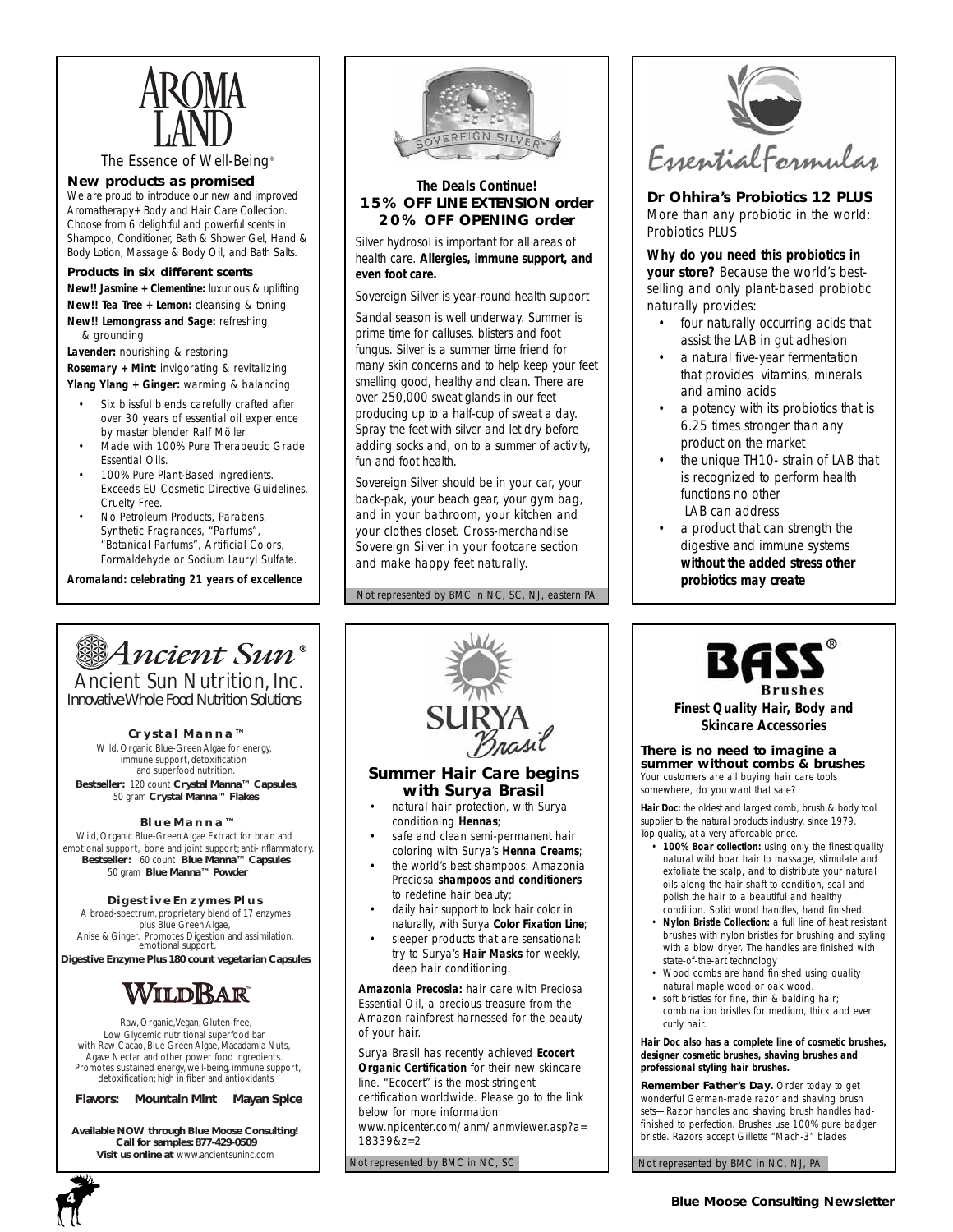

# **Men's Health Month**

**Formulas –** ProstaCare®, VigorCare®, UriCare® **Pure Herbs –** Ashwagandha, Guggul

| Discounts: | <b>Formulas</b> | <b>Pure Herbs</b> |
|------------|-----------------|-------------------|
| Buy $15 >$ | 7%              | 3%                |
| Buy $25 >$ | 15%             | 5%                |
| Buy $50 >$ | 25%             | 10%               |

Buy 50 > **25% 10%** *Deeper discounts available, ask your BMC rep for details*

#### **Men Herbal Formulations:**

To help men deal with problems specific to their gender as they age, Himalaya has formulated two products through advanced scientific and medical technologies. Focusing on the prostate and sexual functions, Himalaya herbal formulations help maintain effective reproductive functions, promoting a normal sex life: **ProstaCare**® **and VigorCare**®

**ProstaCare**®**'s** documented health benefits for a normally functioning genitourinary tract, has been rated superior to products based on Saw Palmetto. ProstaCare® also helps maintain a healthy bladder. **VigorCare For Men**® supports overall sexual function, helps overcome age-related loss of libido and helps maintain performance. Assisting in age-related low libido, it will benefit all the spheres of man's life, including marital, family and social, by ensuring a satisfactory sex life.

**Himalaya Monthly Conference Call Training** Tuesday, June 19 & Wednesday, June 20 *\*\* NOTE: One week earlier than usual! \*\** **"StressCare**®**: Scientifically Speaking** ALL CALLS, ALL SESSIONS HELD AT: Eastern Time – 11AM, 3 PM, 5PM, & 7PM Identical Half-Hour Sessions. Toll-Free 1-866-308-9700. Call BMC rep for access code

Not represented by BMC in PA, NJ



**When making recommendations, consider the… Mechanism of Action:** activates immune cells to more quickly identify and fight foreign challenges;

**Depth of clinical proof:** *Life Source Basics* owns the patents on manufacture and has been involved in almost all research done on beta glucans in the last 20+ years. WGP 3-6 Beta glucans have sound credible science behind all their amazing claims.

**WGP 3-6** is a patented ingredient that contains beta 1,3/1,6 glucans, a complex carbohydrate purified from Saccharomyces cerevisiae (Baker's yeast) that has been widely recognized since the 1960s as an immune enhancer.

WGP 3-6 triggers human immune defenses that have evolved over thousands of years to protect the body. WGP 3- 6 works with the body's first line of defense that consists primarily of key immune cells (monocytes/macrophages, neutrophils and natural killer cells) that circulate throughout the body and identify and destroy foreign intruders.

**Beta glucans should be a first choice** whenever you are recommending any protocol for immune system support and performance. **WGP 3-6 initiates a heightened immune response that includes:**

- Increased production of natural killer cells that attack and devour harmful invaders.
- Increased killing capacity of immune cells to engulf and destroy intruders.
- Enhanced movement of these cells to the site of foreign challenge and to immune organs (spleen, peripheral lymph nodes, bone marrow) throughout the body.
- Killing of foreign cells with bursts of toxic chemicals, including reactive oxygen intermediate, hydrogen peroxide or super oxide production.



**Health Education & Health Products & Aloe Vera** 

#### **Get Ready for Summer! Leg Gel Promo Extended Through June!**

**20% DISCOUNT** on the Leg Gel Display, includes 12 bottle display, plus literature.

This roll-on aloe *Vein Support Formula* includes Horse Chestnut, Arnica, Gota Kola, and Vitamins C, E, & K.. 60-Days to *More Beautiful Legs!* Rid the legs of those unsightly red spider veins—*guaranteed!*

Aloe Life provides natural health care options for your skin this summer.

Aloe Healing **Skin Gel** – the most important skin healing gel you can provide.

Aloe **Face & Body Lotion**—a perfect moisturizer with whole leaf aloe for long-lasting effects

Herbal Aloe **Ear Drops**—creating a Ph balanced environment that is soothing to inflamed tissue

**Leg Gel Vein Support Formula** show those legs all summer

and provide care for pet skin care needs too…**Animal Aloe**—100% edible skin care support for wounds, hair loss, skin irritation, scarring, tooth and gum treatments

# **MushroomScience**®

### **Mushroom supplementation is becoming more popular**

Stores that said they had no previous experience with consumer demand for mushroom products are finding that interest is rising quickly. Sell the best mushroom products in America: Mushroom Science, where polysaccharides and beta glucans are guaranteed—at a very reasonable price.

#### **June Promotion** *Anti-Fatigue Formula™* **BUY 4, GET-ONE-FREE** 1 oz liquid extract \$6.48/\$12.95

Get the sports enthusiasts excited with new products for increased performance.

*Anti-Fatigue Formula*™ by Mushroom Science is a quick-fix herbal sports spray containing top-quality Cordyceps mushroom and Rhodiola extract. Rhodiola has become the rage for the competitive and the athletic: add the sports enthusiast's favorite, Cordyceps, and you have a great new HOT ITEM. Spray before, during and after events.

This product is also perfect for the mid-afternoon energy lull. Healthful energy perks that do so much more to support optimum health. Stock Anti-Fatigue Formula™ by the cash register and ring up new sales all summer. *Subtle but effective, a few sprays can make the difference.*

**Cordyceps Cs-4** Cordyceps sinensis has traditionally been found in the high altitudes of China, Tibet and Nepal. Cordyceps attracted worldwide attention in 1993 when Chinese runners broke nine world records in the *World Outdoor Track & Field Championships* in Germany. Cordyceps increases stamina, energy levels and endurance and is now one of the best-selling supplements among the world's elite competitive athletes.

Cordyceps also has shown clinical value with immune support and immuno-compromised conditions, especially asthma.

# **HAMPSTEAD TEA LONDON**

### **Pure Quality Teas begin with carefully grown ingredients.**

At Hampstead Tea, our teas are **certified Demeter biodynamic**, which is the oldest and highest standard for sustainable agriculture.

Biodynamic agriculture is in essence a step beyond organic. It relies on similar practices but is more deeply concerned with the harmony and self-sustainability of the farm and its natural ecosystem. Everything used on the farm such as natural fertilizers and pest management systems come from the farm itself so that no outside inputs are used. Natural diversity is encouraged, as it enhances the vitality and functioning of the farm. At Makaibari, our partner estate in India, a thriving natural rainforest surrounds the tea garden. The estate has been designated a **"Gift of the Earth"** by the World Wildlife Fund.

Carefully nurtured biodynamic soil creates the pure quality ingredients we use in all our teas. Try them for yourself and taste the clean, true flavours that customers all over the world have fallen for.

Hampstead Tea will give you a world-class tea line—quality for the tea connoisseur.

•Black teas • Green tea • White tea • First flush teas • Herbal infusions.

**Herb teas include:** lemon ginger, royal chamomile, rosehip hibiscus, fennel liquorice, lemon valerian, and peppermint

# **PERFECT® ORGANICS** *Summertime Fun Organically* **15% OFF all T-Shirts!**

Make a Statement with 100% Organic Cotton T-Shirts for Men and Women!

Eco-Dyed to European Standards. Lightweight, Trendy and Flattering!

Made in the USA

*See this month's newsletter insert for t-shirt pics and pricing information* 

Where are people in your community going for their organic clothing? Try this new category this summer and see that you can service another natural market profitably in your health food store…..





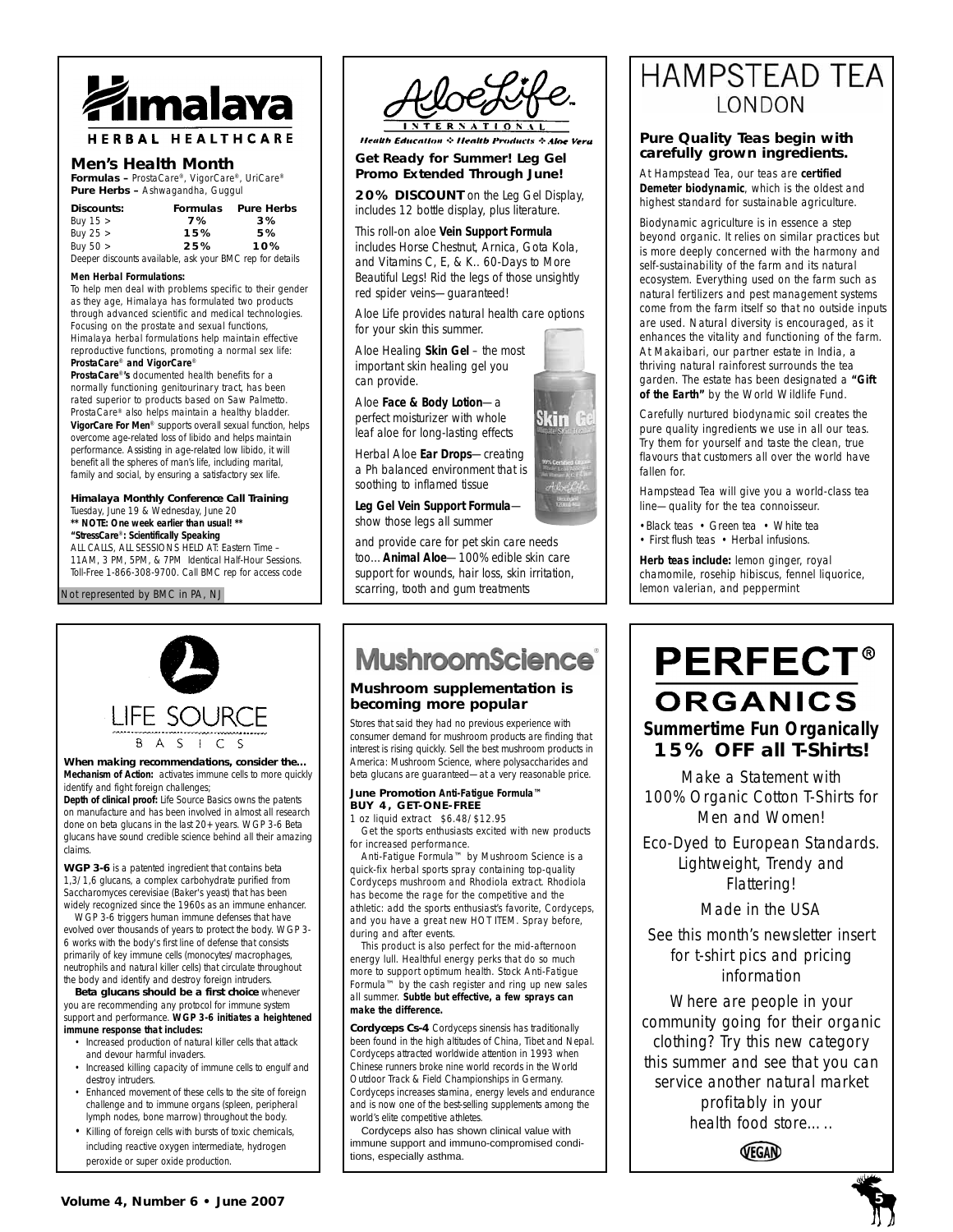# **Water** *continued from page 1*

number reached, it will only be a fraction of the actual earth inhabitants. The sad truth is that the planet has probably held millions more species that have become extinct due to our poor human stewardship. The world is brimming with life—and virtually all of that life needs water to thrive.

If there were a way to strengthen or heal our ecosystems, it would all begin with the water that surrounds us on this earthly plane. Two major bays, the Chesapeake and the Delaware, have a tremendous influence on the health of the heavily-populated regions around Philly/NJ and the MD/DC/DE/VA/NC areas. The Chesapeake Bay is the largest estuary in the US supporting over 3600 species of animals, while the Delaware Bay is the second busiest waterway in the US after the Mississippi River. When we look to the health of these water sources, we depend upon them not for their dinking water but for all the life that emanates from them: our dependence is direct although many often take these natural resources for granted.

If we looked at these bodies of water and all that they involve, we would have to agree that any element of imbalance should

*continued on next page*

# **IN THE NEWS**

New York, New York (April 24, 2007) Surya Brasil, known for its premium natural hair coloring and hair treatment formulas sold around the world, announced today that all of the products in their *Amazonia Preciosa line* have been awarded organic certification through Ecocert (www.ecocert.com), a prestigious organic certifier from Europe. Products exceeded all minimum requirements and will now bear the Ecocert logo on their packaging. For this certification, Ecocert requires that a minimum of 10% of the composition of a cosmetic must be organic ingredients and that 95% of all the plant ingredients be organic.

Amazonia Preciosa is an all natural, "upper end" range of hair and body care products from Brazil with all the glamour and beauty of the Amazon Forest. The line *does not contain* sulfates, artificial dyes, artificial fragrance, parabens, PVP, silicone, DEA, phthalates, GMOs or propylene glycol. The Amazonia Preciosa hair products are vegan certified and the body care products are in the process of certification.

Each of the products in the Amazonia Preciosa line contain essential oil from the bark of the Preciosa tree that provides a unique experience that doesn't occur with other plants in nature: its natural fragrance is incapable of being reproduced even in the most sophisticated laboratories. This Preciosa oil is certified by the *Forest Stewardship Council* to ensure environmental responsibility. According to President Clelia Angelon, *"We have taken great strides to ensure that all plants are wild crafted with environmental sensitivity protecting important forest ecology. In addition, the product packaging is either recyclable or biodegradable."* Bottles are made of PET plastic and the "award-winning" pots for the [new] face products are 100% biodegradable flasks with no chemical ingredients in their composition that naturally degrade over 8 months after being discarded.

Surya Brasil's *Amazonia Preciosa* line includes shampoo, conditioner, hair mask, liquid hand soap, shower gel, facial toner, hands and body lotion, leg and foot balm, massage oil, facial mask with clay, facial moisturizer and clay mask.

**Surya Brasil** has been operating successfully in Brazil for over 25 years supplying cosmetics founded on a vision of internal beauty that embraces the Ayurvedic principle: *Know how to live in harmony with nature and oneself using elements that do not harm the body.*



#### **Olbas formulas are the perfect complement for outdoor fun**

**Olbas inhaler**—for poor breathing due to allergies, colds & the elements

**Olbas Power Inhaler**—Sports performance is increased with better breathing

**Olbas Sports Massage Oil**—before and after working out, to loosen up and lessen the effects of inflammation

**Olbas Analgesic Salve**—when pain arises **Olbas Herbal Bath**—relaxation at the end of the day! **Nature's Wonderland**®—wildcrafted herbs in Vcaps.

### **June promotion: BUY 3 GET 1 FREE**

**Hibiscus Flowers, 60 Vcaps**™, 725mg (*Hibiscus sabdariffa*)

Is Hibiscus part of your herbal selection? Apparently, it should be…The vibrant Hibiscus flowers are a natural source of antioxidants and phytonutrients. In the Middle East, the flowers are recognized as a gentle diuretic and for supporting healthy blood pressure. Hibiscus has a vibrant, ruby red color and a unique, mild tart flavor. Enjoyed as a non-caffeinated hot or cold beverage all over the world, particularly in the Sudan and the Caribbean.

Recently, Hibiscus preparations have received a lot of attention as an herbal alternative for maintaining blood pressure concerns. A recent study conducted in the Middle East showed a significant improvement of blood pressure in those drinking Hibiscus tea. Other published reports also suggest that a Hibiscus extract may support healthy cholesterol levels<br>
Not represented by BMC in PA, NJ



# *Juvo's new formula is now available!*

Over 60 ingredients of which over 75% are USDA certified organic and kosher.

Buy economical canister or easy-to-use travel paks!! Now packaged in a 600 gr. canister as well as our 40 gram packets. Box size now a smaller, more affordable 12 ct box.

**Now this is a balanced ORGANIC superfood:** USDA Certified Organic Kosher<br>Brown Rice, USDA Certified Organic Kosher Freeze-Dried Sprouted Alfalfa,<br>Fresh Freeze-Dried Non-GMO Naturally Grown Rejuvo Wholegrain Blend (Alpha Brown Rice, Italian Millet, Indian Millet, Job's Tears, Soy Bean, Black Bean, Black Rice, Red Bean); USDA Certified Organic Kosher Freeze-Dried Parsley; USDA Certified Organic Kosher Freeze-Dried Beet; USDA Certified Organic Kosher Freeze-Dried Kale; USDA Certified Organic Kosher Freeze-Dried Carrot; USDA Certified Organic Kosher Freeze-Dried Tomato; Wild Crafted Kosher Camu Camu Extract; USDA Certified Organic Kosher Acerola Extract; Fresh Freeze-Dried Organic and Kosher **Berry Power** (Organic Fresh Freeze-Dried Kosher Wild Berry, Organic Fresh Freeze-Dried Kosher Wild<br>Lingonberry, Organic Fresh Freeze-Dried Kosher Black Currant, Organic Fresh<br>Freeze-Dried Kosher Aronia, Organic Fresh Freeze-Dried Kosher Concord<br>Grape Freeze-Dried Kosher Sour Cherry, Organic Fresh Freeze-Dried Kosher Wild<br>Blueberry, Organic Fresh Freeze-Dried Kosher Wild Cranberry, Organic Fresh<br>Freeze-Dried Kosher Wild Elderberry, Organic Fresh Freeze-Dried Kosher Red Rasberry, Organic Fresh Freeze-Dried Kosher Black Raspberry), USDA Certified Organic Kosher Enzymatically Active Mushrooms): USDA Certified Organic Kosher Enzymatically Active Shitake Mushroom, USDA Certified Organic Kosher Enzymatically Active Reishi Mushroom, USDA Certified Organic Kosher Enzymatically Active Agaricus blazei Mushroom, USDA Certified Organic Kosher Spirulina, Certified Kosher Chlorella, Fresh Freeze-Dried Naturally Grown Non-GMO Rejuvo Aqua-Vegi Blend (Burdock, Lotus Root, Pumpkin, Radish, Radish Leaves, Codonopsis Lanceolata Root, Ashitaba, Cabbage, Mugwort, Nori, Brown Seaweed, Sea Tangle), USDA Certified Organic Kosher Jerusalem Artichoke Extract, USDA Certified Organic Kosher Isolated Soybean Protein, USDA Certified Organic Kosher Brown Rice Protein, **Rejuvo Functional Blend** (Soybean Peptide, Hibiscus Extract, Green Tea Extract,<br>Solomon's Seal Extract, Momordicae Grosvenori Extract, Fructose, Salt),<br>Vitamin A Palmitate, Ascorbic Acid, Vitamin D3, DL-Alpha Tocopherol, Thiamine HCL, Riboflavin, Niacin, D-Calcium Pantothenate, Pyridoxine HCL, Folic Acid, Cyanocobalamin, Biotin, Zinc Oxide, Ferrous Fumerate, Aquamin (Mineralized Seaweed) **Non-GMO, Dairy Free, and Gluten-Free.**



#### *Vegan Herbal Care* **June Promotion: 15% OFF direct orders of Cut Rescue and Itch Witch Bath**

#### *New products:*

**Fungifree™ Pre-polish Shield:** spray generously on nails before you polish your nails.

And remember the 4-step FungiFree™ Nail Restoration Kit!!

Products for a growing market: damaged nails, old/difficult nails, and nails exposed to harsh and harmful toxic beautificants.

**New Mama**® **Tush-soothing mist:** the perfect complement to the popular New Mama® sitz bath. Soothe and renew delicate tissue! Support the urinary tract system.

*Cherokee Folklore:* Passed down from an illustrious senior tribal midwife, **New Mama® Tush Soothing Bath** is a proprietary blend of indigenous herbs blended into sea salt in just the right ratios to soothe and renew delicate tissue during and after the blessed event.

Relieve and protect swollen tissue, tears, nerves and the urinary tract. Analgesic, antibiotic; relaxes the urethra. Deep-healing for perineal muscles, soothes tissue, relaxes nerves. Drying, relieves swollen labia. Coagulant. Incorporates the best herbal antibiotic and symbolic, sacred herbs of birth. Repairs the tear.

CERTIFIED **VEGAN**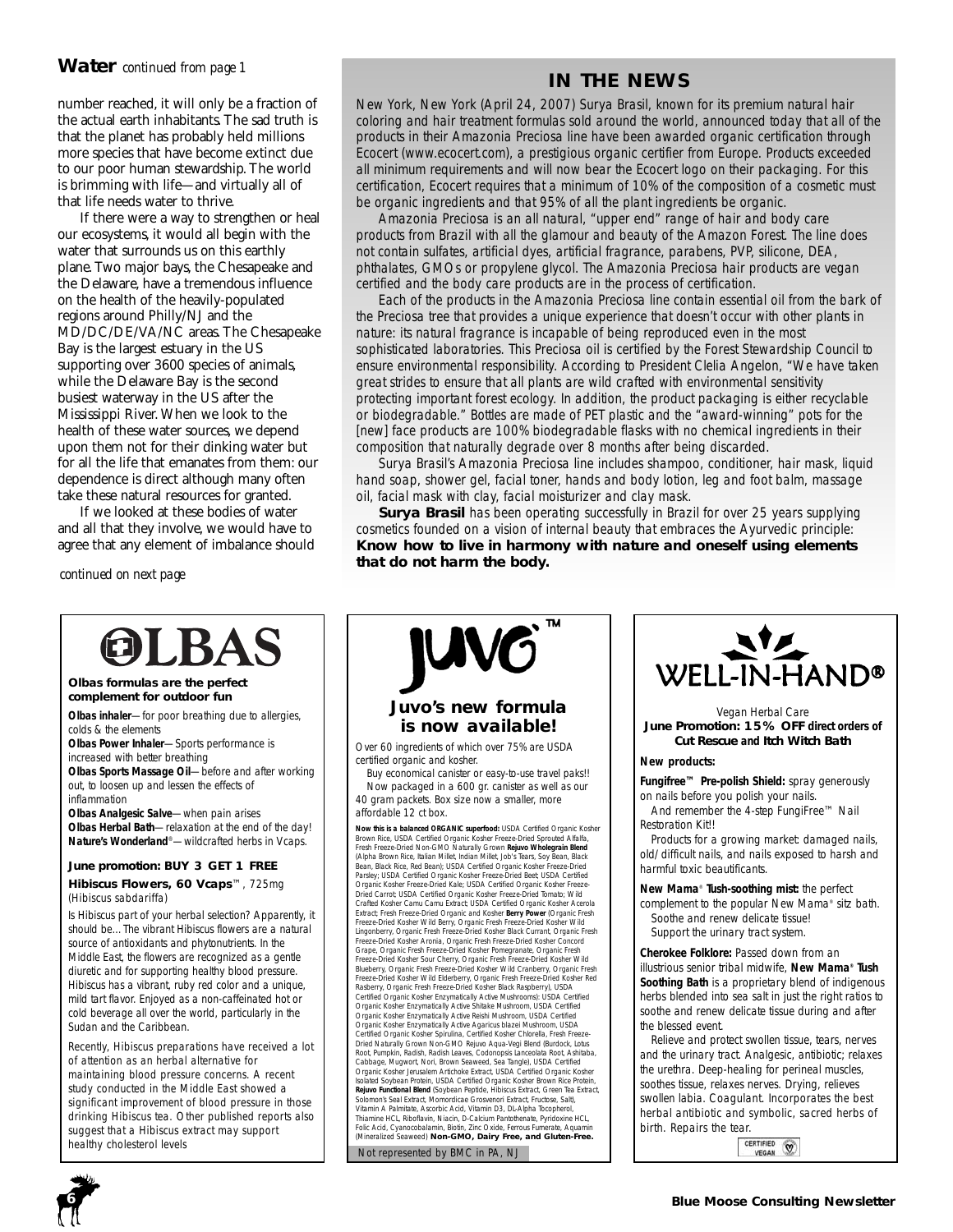be a cause for concern. The latest on the Chesapeake Bay health is that the underwater grasses of the Chesapeake Bay decreased by over 25% last year, and these grasses are important for filtering the water and offering food and shelter for crabs, and other Bay inhabitants. "Clearly water quality is playing a role in the demise of these natural grasses," said Beth McGee, senior water quality scientist for the nonprofit group, the Chesapeake Bay Foundation.

# *1.1 billion people do not have access to clean sources of drinking water.*

The Delaware Bay receives attention mainly in its function as a large water transportation system, with occasional interest in the oyster, horseshoe crab and varied migratory and local bird populations. More importantly, the Bay brings critical environmental health to the region through its wetlands and marshes and hopefully the Delaware Estuary Watershed will be understood to be of equal importance and ecological importance as its Chesapeake Bay neighbor.

Water is an issue in our health food stores as well. As a salesperson who travels from store to store like a migratory bird, I am surprised at how few stores focus in

providing the best quality water as an essential in their store. So many stores offer quart size bottles at best. In my years of management, I made great relationships with quality water suppliers from my area: they kept our stores well-stocked with clear, clean and tasty local water—which we always sold by the truckload. In a country where the water has literally gotten less pure and vibrant, it would seem to me that health food stores would be the perfect place to get a simple basic like good water.

And since the larger corporations have sinisterly bought up all the valuable water suppliers in the US (especially Nestle), it is even more important to support the smaller, better, regional water companies. Ask your BMC rep to connect you with companies that work your area for water supply: we will do our best to connect you. Carry water by the case, by the gallon, by the cash register and door. Nothing will say that you understood health more than when you concentrate your sales on the daily drinking water of your customers!

Finally, it is somewhat heartening to note that water quality has become a popular issue. Kudos and thanks to actress Hillary Swank who helped kick off a roundthe-world run on June 01 to bring attention to fact that over 1.1 billion of the earth's people (about 1 in every 6 people) and billions more animals do not have access to clean sources of drinking water. (So how have we progressed as a people on this planet if we cannot overcome this issue?)

# **"WE ARE HEALTH FOOD PEOPLE" Clelia Angelon** *CEO and Founder, Surya Brasil*



"I started my interest in natural products while I was a teenager living with my father. I always believed that we eat for living and live to eat. Food should please our eyes, taste, body and soul. I don't believe in a universal diet. Today, I am vegetarian for nature, my body, my mind, my soul; I can't accept eating animals. One thing pushes another—the food, the way of thinking, the practice of yoga and meditation, contact with Nature, all of this makes your lifestyle.

My business experience started in London in the 70s with my Indian husband, Raj. I continued in Brazil with the distribution of Indian garments and crafts including henna from the US. We were the first company to introduce henna in Brazil.

From the beginning, I dreamed of making a company, socially and environmentally responsible, that could manufacture natural products and be useful for society. It seemed a utopian idea in a market of materialism and superficiality."

Clelia's passion became natural hair care and in 1977, along with family members, she started Surya. The company has operated successfully in Brazil for the last 27 years, supplying cosmetics founded on both internal and external principles of beauty. Surya Brasil products, now available in over 15 countries, define natural hair color and hair treatment categories with innovation. Offerings such as Surya Henna Cream and Powder with its Color Fixation extension and the new certified organic Amazonia Preciosa line bring a new level of quality and experience to health food stores.

"To live in harmony with nature through elements that do not harm the body." This is the basic principle of the Ayurvedic Medicine and also Clelia's style of living.

The fundraiser involves 20 runners traveling 15200 miles in 95 days across 16 countries to bring light to the fact that 6500 people die every day due to unclean drinking water (2.2 million a year)

Spread the word, get involved in support in your community and make this another issue to have people coalesce around your store for issues that affect the planet. Info at **www.blueplanetrun.org** or call **1-877-BPR-WATR (277-9287).**

But to politicize a bit, think about this: our government and corporations have decided to outsource our food supplies overseas (think meat contamination, pet food contamination, (even toothpastes), fruits and vegetables from south of the border, Asian farms and many Third World countries where food is cheap if not safe) and the sad fact is that more than 3/4ths of all the food supply in the world is irrigated from un-potable water sources. We allow our food supply to become weakened by importing food from areas without a Clean Water Act; without EPA oversights over the use of safe pesticides/insecticides, etc.; where foodhandling workers are both unfairly paid and uneducated about the concerns of personal hygiene; and where food testing from Agricultural Health Departments is nonexistent. Will things just naturally get better here? ["Just 1.3 percent of imported fish, vegetables, fruit and other foods are inspected --yet those government inspections regularly reveal food unfit for human consumption".— AP 04/16/07] Not when the entire population is lulled into acquiescence to believe that all is well and the world revolves around Entertainment Tonight!

And finally, in this cautionary tale, if you are not talking daily about the concerns of our hemisphere's bee colony health, then you do not understand its effect on our food supply. There is blame to blame to assign for how we have narrowed our pollination

*continued on page 8*

# **IN THE NEWS**

# **Superbugs Progress into the mainstream**

Studies conducted at Chicago's public hospitals conclude that Drug-resistant Staph Infections have spread to the urban poor, rising almost seven-fold in recent years in some Chicago neighborhoods. First seen mainly in hospitals and nursing homes, MRSA's have turned up recently among athletes, prisoners and people who get illegal tattoos, although it notes that these bacteria is an equal opportunity bacteria.

www.archinternmed.com *Archives of Internal Medicine* Vol. 167 No. 10, May 28, 2007